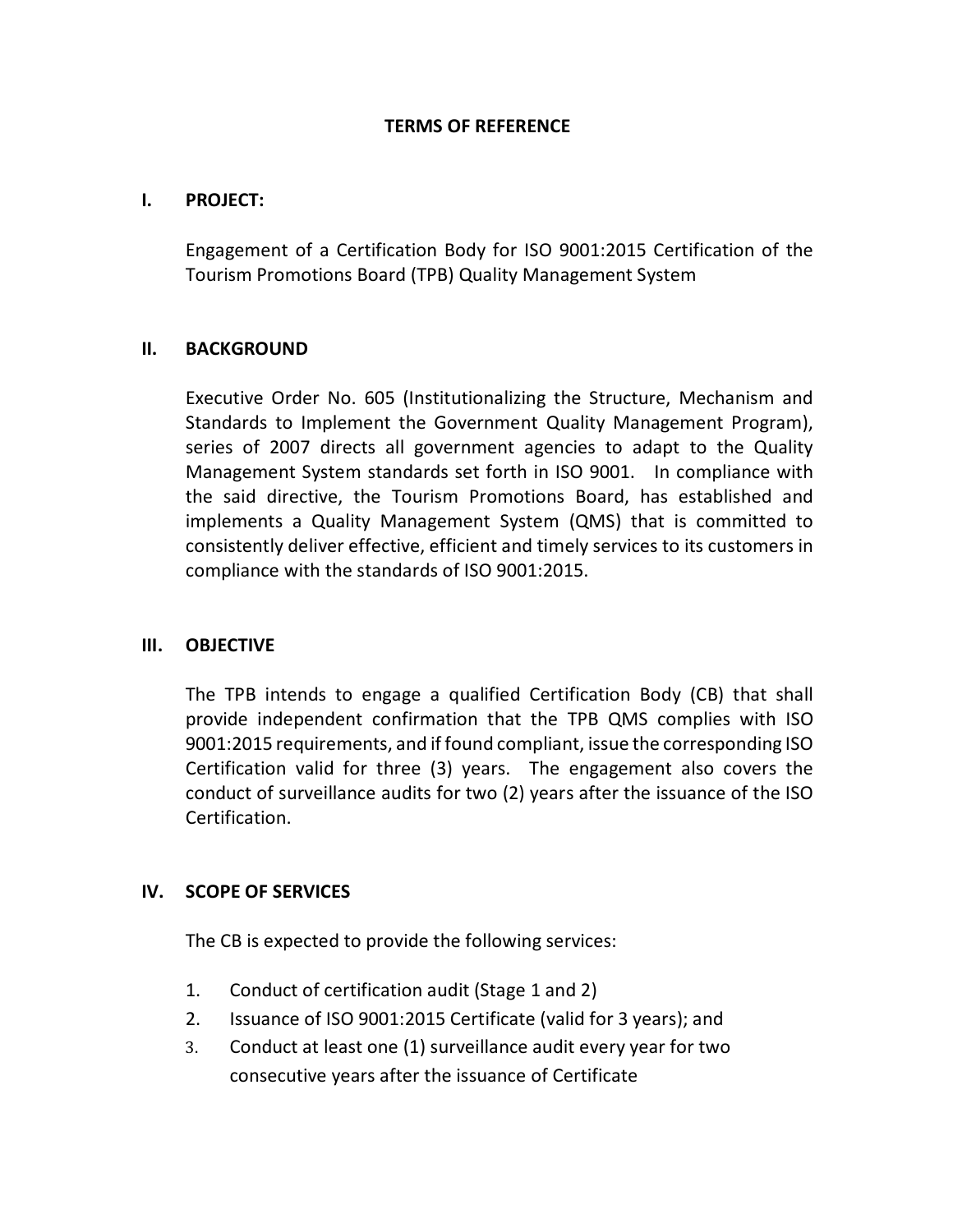# **V. DELIVERABLES**

The Certification and Surveillance Audits shall cover the scope of the TPB QMS. It shall involve the following deliverables and activities:

| <b>DELIVERABLES</b> |                               | <b>ACTIVITIES</b>                                   |  |
|---------------------|-------------------------------|-----------------------------------------------------|--|
| 1.                  | <b>Audit Plan</b>             | • Prepare and submit Certification Audit            |  |
| 2.                  | <b>Certification Audit</b>    | Plan at least seven (7) calendar days               |  |
|                     | (October 2021)                | prior to the Audit engagement                       |  |
| 3.                  | Audit Report (7 calendar      |                                                     |  |
|                     | days after the conduct of     |                                                     |  |
|                     | audit)                        |                                                     |  |
| 4.                  | <b>Issuance of ISO</b>        | • Conduct Stage 1 and Stage 2                       |  |
|                     | 9001:2015 Certificate         | <b>Certification Audit:</b>                         |  |
|                     | valid for three (3) years     | Prepare and submit Audit Report<br>$\bullet$        |  |
|                     | (Not later than               | detailing observations such as best                 |  |
|                     | December 20, 2021)            | practices, opportunities for                        |  |
|                     |                               | improvement, and any non-conformity                 |  |
|                     |                               | to ISO 9001:2015 standards or on                    |  |
|                     |                               | documented procedures and                           |  |
|                     |                               | suggestions on how to address them                  |  |
|                     |                               | within seven (7) calendar days after the            |  |
|                     |                               | conduct of the off-site or onsite audit             |  |
|                     |                               | • Issue ISO 9001:2015 Certification valid           |  |
|                     |                               | for 3 years                                         |  |
| 1.                  | <b>Surveillance Audit for</b> | • Prepare and submit Certification Audit            |  |
|                     | the $2nd$ Year (2022) and     | Plan at least seven (7) calendar days               |  |
|                     | <b>Surveillance Audit for</b> | prior to the audit engagement                       |  |
|                     | the $3^{rd}$ Year (2023)      | <b>Conduct Surveillance Audit; and</b><br>$\bullet$ |  |
| 2.                  | <b>Surveillance Audit</b>     | Prepare and submit Surveillance Audit<br>$\bullet$  |  |
|                     | Report (within seven (7)      | Report detailing observations such as               |  |
|                     | calendar days after the       | best practices, opportunities for                   |  |
|                     | conduct of audit)             | improvement, and any non-conformity                 |  |
|                     |                               | to ISO 9001:2015 standards or on                    |  |
|                     |                               | documented procedures and                           |  |
|                     |                               | suggestions on how to address them                  |  |
|                     |                               | within seven (7) calendar days after the            |  |
|                     |                               | conduct of the off-site or onsite audit             |  |
|                     |                               | Provide Confirmation of ISO 9001:2015               |  |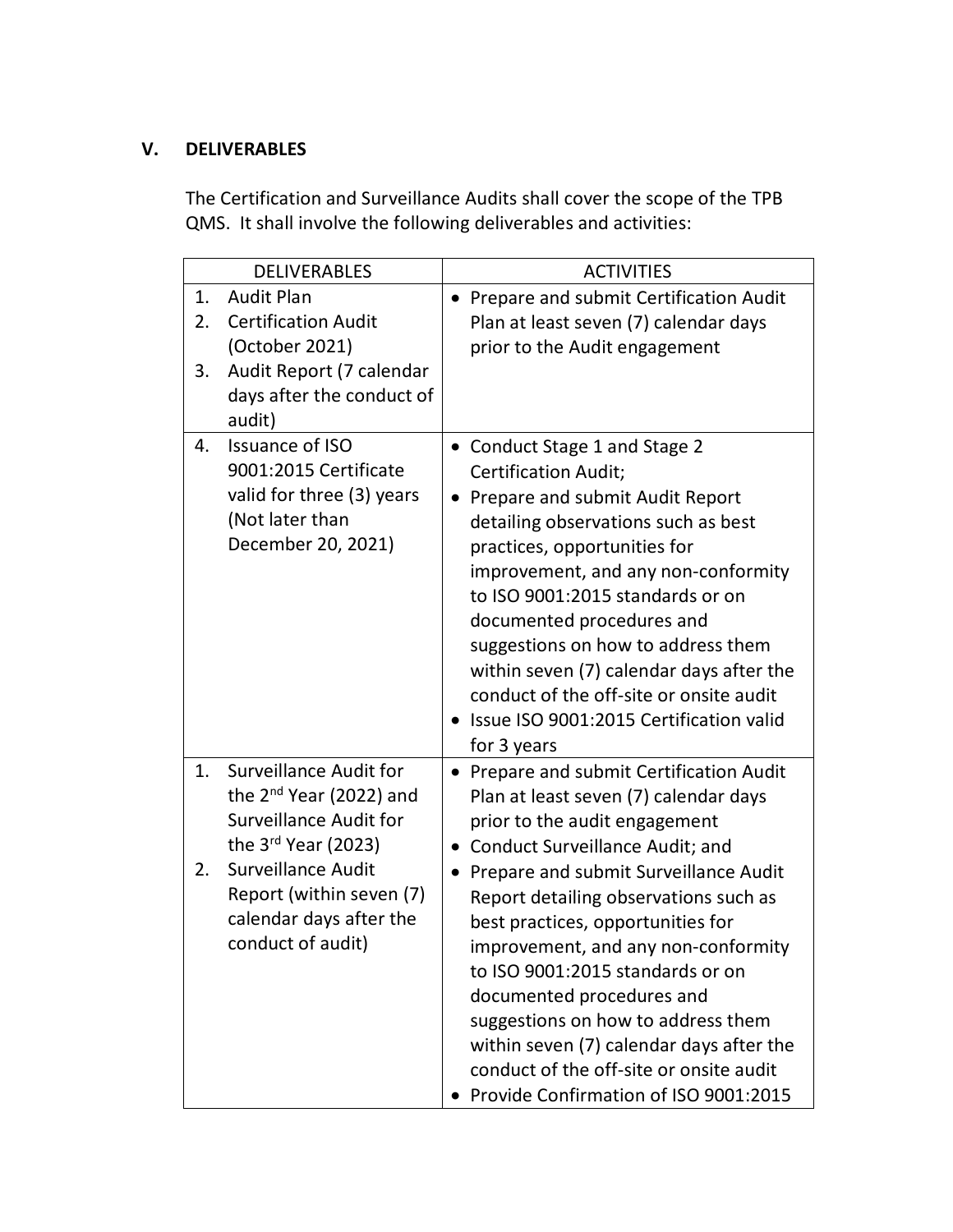certificate

### **VI. IMPLEMENTING ARRANGEMENTS**

The Tourism Promotions Board's ISO point person shall be:

| Contact person: |           | MS. LEAH MARIE C. SY                     |
|-----------------|-----------|------------------------------------------|
| Designation     | $\cdot$ : | <b>Quality Management Representative</b> |
| Contact Info    |           | Email: leah sy@tpb.gov.ph                |

### **VII. QUALIFICATION OF THE CERTIFICATION BODY**

- 1. The CB shall be duly accredited by the Philippine Accreditation Bureau (PAB) of the Department of Trade and Industry (DTI) to provide QMS Certification to ISO 9001:2015 for L75: Public Administration. – present the Certificate of Accreditation and Scope of Accreditation.
- 2. The CB shall comply with the requirements of Section 53.9 Small Value Procurement and other applicable provisions of the Revised Implementing Rules and Regulations of R.A. 9184.
- 3. The CB must have at least 10 years of experience in conducting ISO QMS audits with clients from the private and government sector. CB to submit its company profile, List of ongoing and completed projects highlighting related government and private certification projects.
- 4. In order to avoid conflict of interest, certification bodies that have provided quality management system consulting services or sitespecific auditor training within the prior two (2) years to TPB, shall not be engaged as a CERTIFICATION BODY.

Note: Consulting refers to the provision of training documentation development, or assistance with implementation of quality management systems to a specific organization. Trainings that are open to the public, not organization specific, and held at a public forum is not considered as consulting.

5. The CB shall include in their audit activities, a procedure for client appeals. If resolutions on good terms for disputes between TPB and the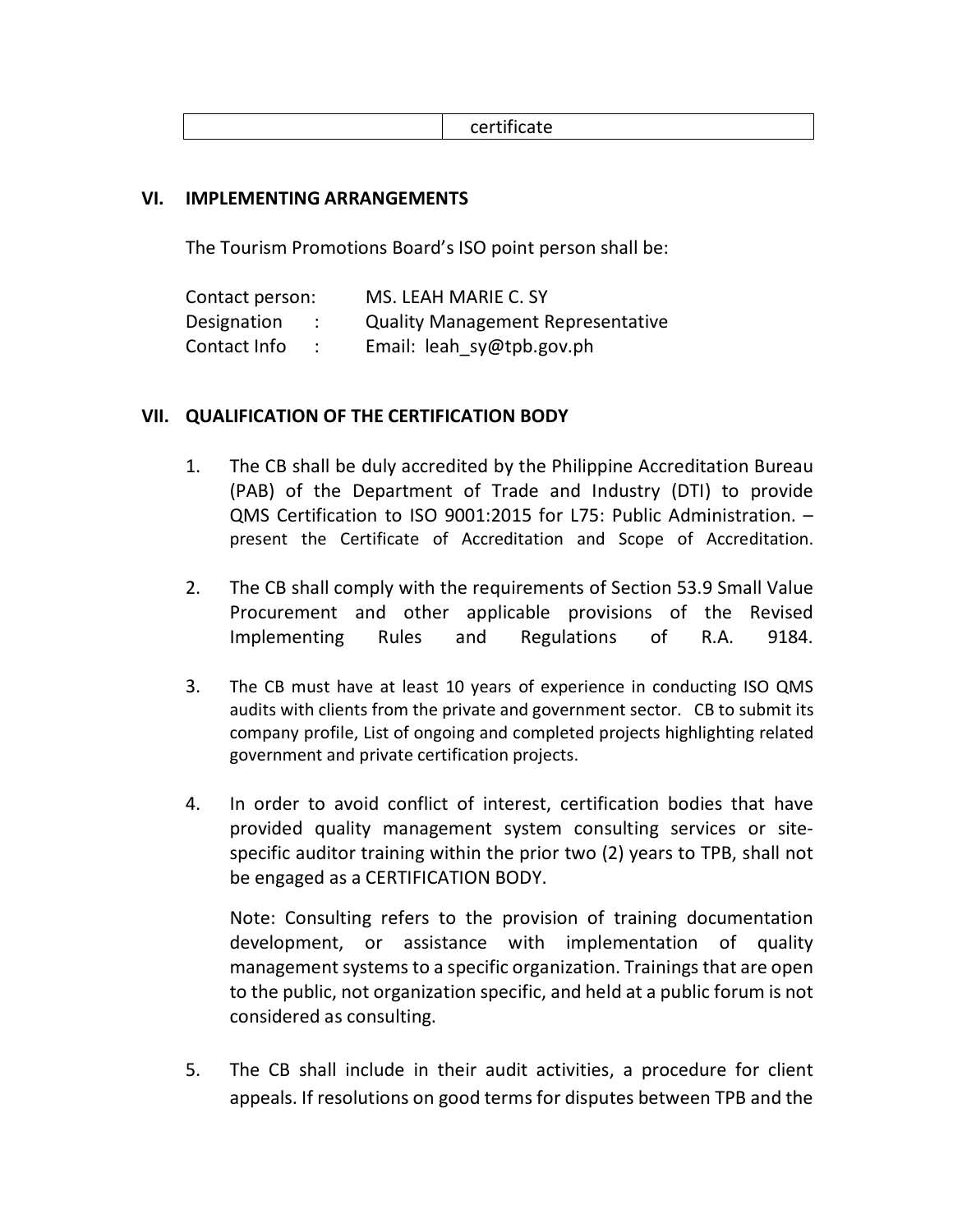CB cannot be made, TPB shall be afforded the right to lodge appeals about the decisions of the audit team to an independent arbitrator. Independently from this, the legal path is open to both parties.

- 6. The CB shall adhere to the scope of work and deliverables of the project.
- 7. The CB audit teams, including surveillance, shall satisfy the following:
	- a. Consist of one (1) lead auditor and at least two (2) other member auditors qualified to conduct audit in the name of the CB; Note: The audit team may use external experts on the specified QMS process scope as necessary.
	- b. No member of the CB audit team should have provided consultancy for TPB in the two (2) years prior to the audit; and
	- c. For each audit cycle, different auditors may be used. However, at least one auditor of the initial team should participate in all audits of the three-year audit cycle.
- 8. All information reviewed and recorded by the CB audit team would be treated in the strictest confidence at all times.

# **VIII. APPROVED BUDGET**

An amount of Four Hundred Eighty Thousand (PhP480,000.00) inclusive of VAT covering a reassessment audit on ISO 9001:2015 covering three (3) year audit activities.